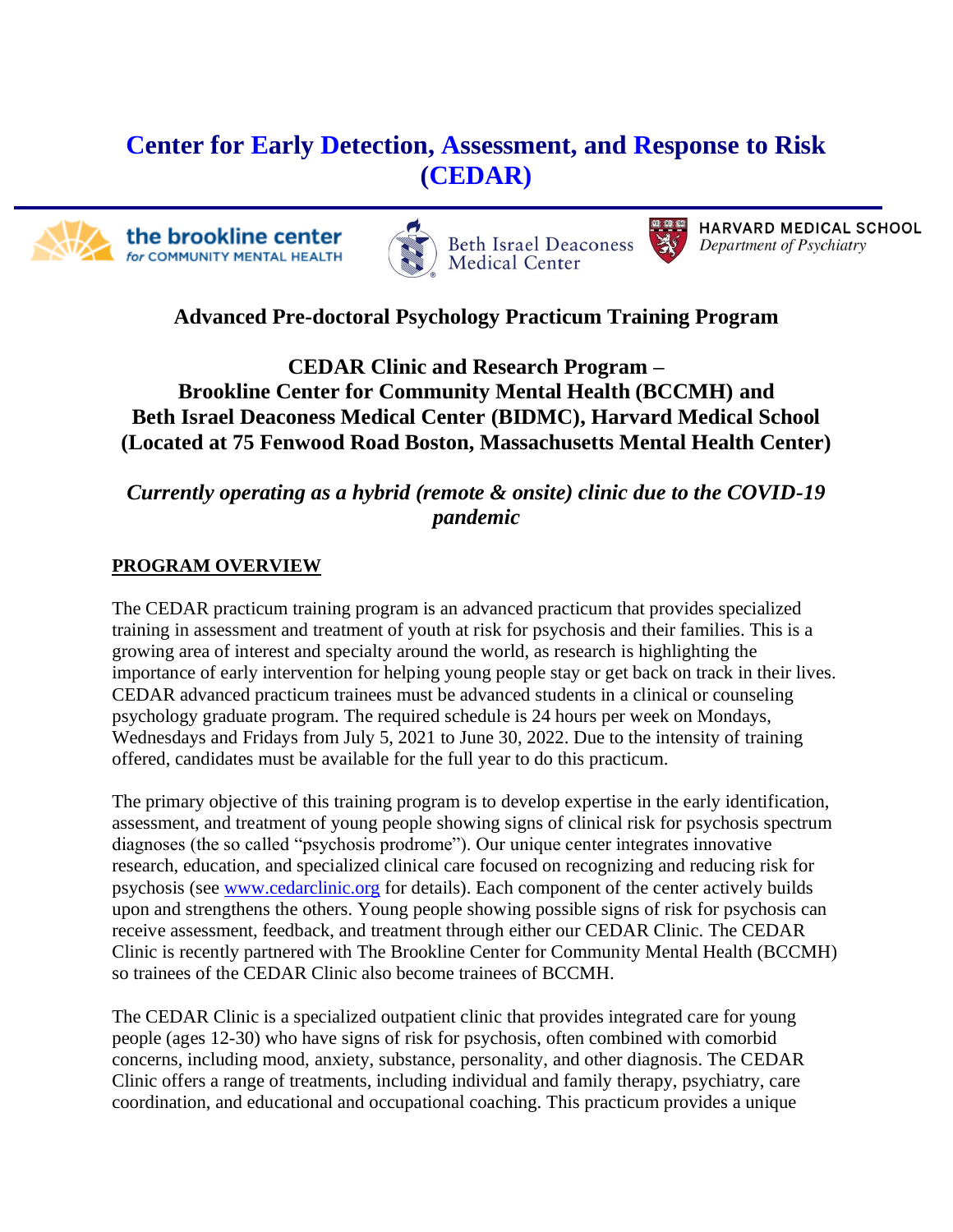opportunity to work with a multidisciplinary team to collaboratively conceptualize, plan, and provide treatment for young people with complex and evolving diagnostic presentations, as well as develop the ability to provide consultation to other providers in the community, including schools, other clinicians and psychiatrists, and families.

Practicum trainees become an integral part of our clinic program, joining our multidisciplinary team of psychiatrists, psychologists, social workers/licensed mental health clinicians, psychiatry and psychology trainees, research assistants, and undergraduate volunteers. Trainees join our multidisciplinary clinic team meetings and seminars. Trainees are supervised by a licensed clinical psychologist and additional supervision by other staff (LICSW, MD, and PhD) faculty associated with the clinic.

The ideal candidate for this position is a graduate student who has completed a couple of practicum placements and seeks specialization in clinical care for early course psychosis spectrum symptoms, particularly someone who is planning a career that involves working with this population.

## **PRACTICUM TRAINING EXPERIENCES**

The following training experiences are available within the CEDAR practicum training program. Supervisors work with each trainee to formulate training goals and to discuss interests. While certain tasks are required for all practicum trainees (e.g., providing individual, family therapy, and intake assessments), others are tailored as much as possible to meet the goals and interests of each trainee.

#### **Assessment**

- Complete specialized training to conduct the Structured Interview for Psychosis Risk Syndromes (SIPS), an empirically-supported assessment of clinical high risk for psychosis.
- Conduct clinic intakes and consultations, which involve providing comprehensive diagnostic assessments and consideration of differential diagnosis for young people (12- 30) who present to the clinic for an assessment of possible clinical risk for psychosis. The CEDAR Clinic provides rich opportunities for working with youth and families that are richly diverse in ethnicity/culture, race, gender identity, sexual orientation, ability, and clinical presentation.
- Write consultation reports describing results of psychosis risk assessments, and review feedback with young people, families, and other providers.
- Interested practicum trainees may also complete 1-2 integrative psychological assessments, including cognitive, personality, and projective testing, with clients seen in the clinic who would benefit from more thorough testing.

#### **Psychotherapy**

• Individual therapy: Carry a caseload of several individual therapy clients with varying symptom presentations. Supervisors work primarily from CBT, ACT, and DBT perspectives but are open to conceptualizing patients from other therapeutic orientations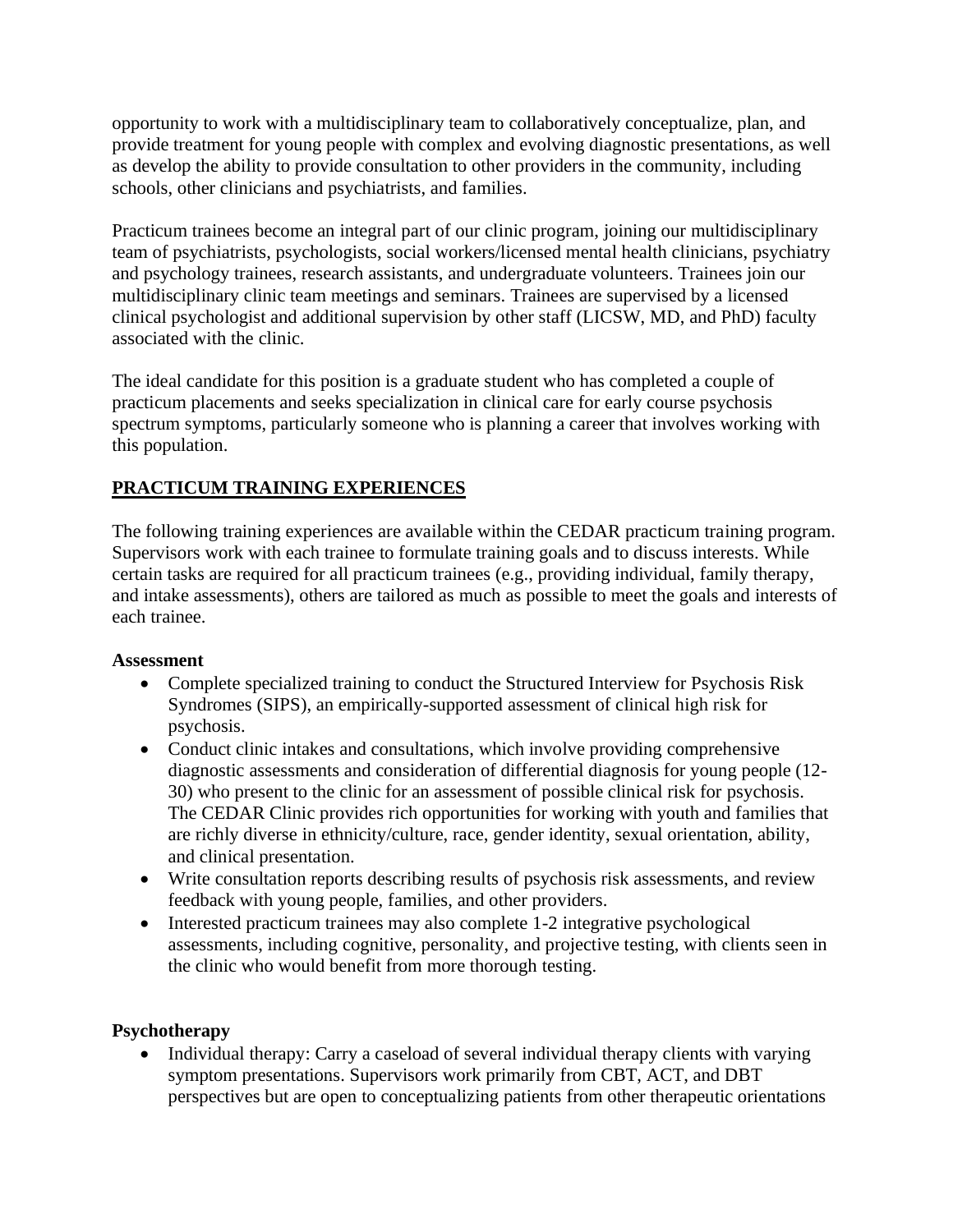as well (e.g., interpersonal, psychodynamic). Some clients are seen for time-limited treatment, and some are longer-term clients that trainees may carry for the duration of their training year.

- Family therapy: There is a significant emphasis on family treatment in the CEDAR Clinic, and learning to work with families is an important focus of this practicum. Practicum trainees work with families of their individuals clients and may also carry separate family therapy case(s). Practicum supervisors have extensive experience with evidence-based family psychoeducation treatments such as family-focused treatment.
- Groups: There may be opportunities to co-lead a group through the clinic (depending on availability).

#### **Consultation**

• Write consultation reports and provide consultation feedback to clients and (when appropriate) to families, clinicians, and schools; feedback may include differential diagnosis, discussion what psychosis and risk for psychosis are, and recommendations for treatment.

#### **School Coordination and Case Management**

- Many clients are experiencing declines in school and/or work functioning, and benefit from supports that may range from writing letters to school, speaking to school staff about options and recommendations for supporting the client, attending IEP meetings, and providing documentation supporting taking a medical leave.
- Trainees may also be involved in other aspects of clinical care for their clients, including referral to partial hospital programs, involvement in hospitalization, and referral to other services for clients who leave the clinic

#### **Clinical Research**

• The CEDAR Clinic has a close relationship with the Psychosis Research Group of BIDMC at MMHC, which has several studies focused on understanding early psychosis and developing effective treatments. Practicum trainees who are particularly interested in research may choose to learn to provide assessments and/or treatments for certain research studies at our center.

| <b>Didactic</b><br><b>Activity</b>                                     | <b>Description</b>                                                                | <b>Frequency</b>                     |
|------------------------------------------------------------------------|-----------------------------------------------------------------------------------|--------------------------------------|
| <b>CEDAR Clinic</b>                                                    | Weekly meeting including all CEDAR clinic staff to                                | Mondays                              |
| <b>Team Meeting</b>                                                    | discuss and coordinate client care.                                               | $9:30-11$                            |
| Massachusetts<br><b>Mental Health</b><br><b>Center Grand</b><br>Rounds | Variety of speakers related to clinical and research<br>relevant to work at MMHC. | 3x per month<br>Wednesdays<br>$12-1$ |
| <b>CHR Clinical</b>                                                    | Weekly meeting coordinating referrals and shared                                  | Fridays 9:30-                        |
| Coordination                                                           | cases across CHR research and clinical programs, as                               | 11                                   |

#### **Potential Seminars and Didactics**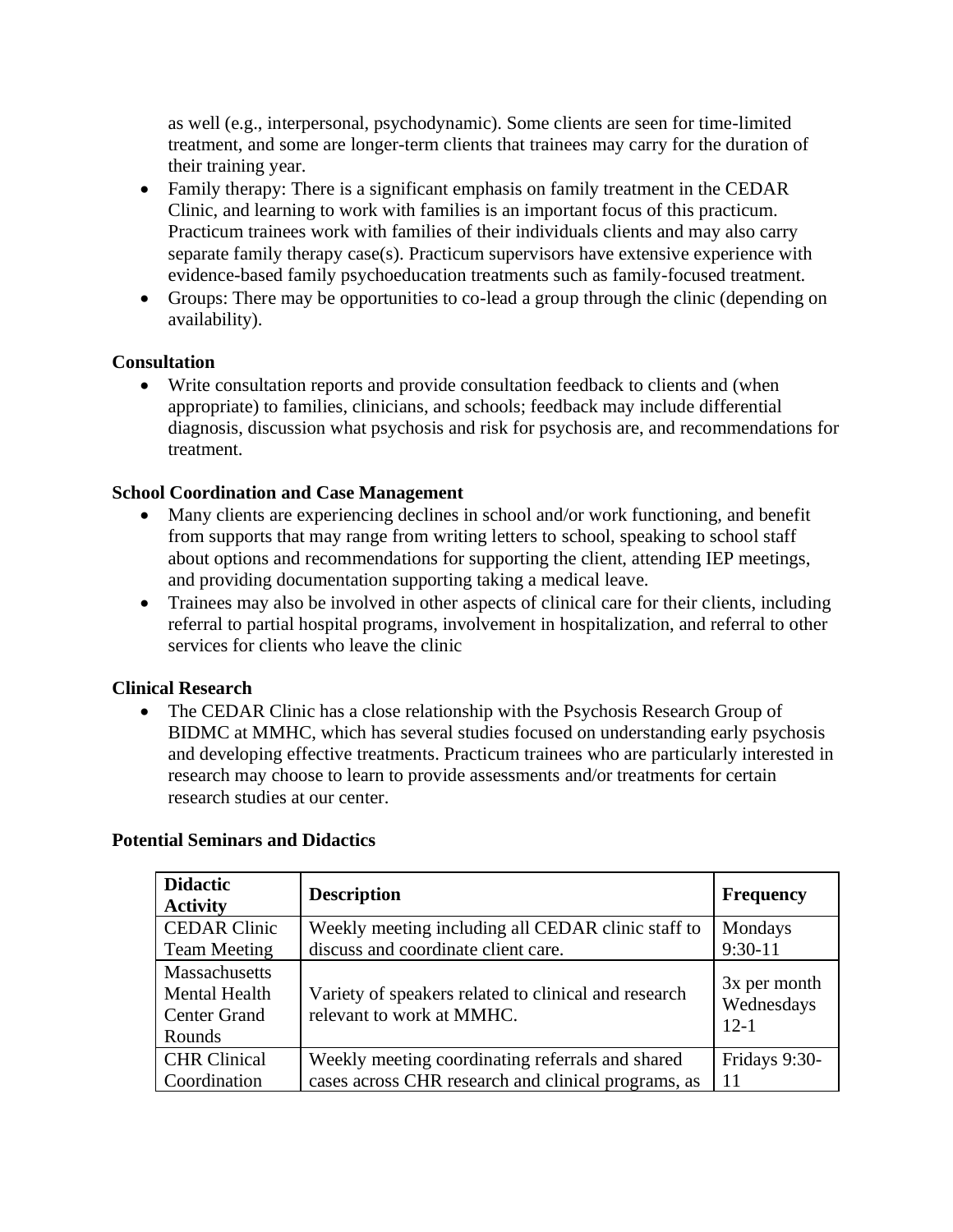| and Diagnostic                                              | well as weekly case presentations and discussion of                                                                                                                                                                                                                                                                                                   |                          |
|-------------------------------------------------------------|-------------------------------------------------------------------------------------------------------------------------------------------------------------------------------------------------------------------------------------------------------------------------------------------------------------------------------------------------------|--------------------------|
| Committee Mtg                                               | diagnostic eligibility for participation in research                                                                                                                                                                                                                                                                                                  |                          |
| <b>CEDAR</b><br>Therapy<br>Seminar                          | Interactive, applied seminar that covers topics<br>relevant to treatment in the CEDAR Clinic,<br>including psychosis symptom assessment,<br>suicide/violence risk assessment and treatment,<br>working with schools, diversity/cultural<br>competence, and multiple treatment modalities<br>including CBT, CBT for psychosis (CBT-p), ACT,<br>and DBT | Fridays 2-3<br><b>PM</b> |
| <b>Brookline</b><br><b>Center Training</b><br>Opportunities | *Clinical seminars focused on a variety of topics,<br>including Conversations about Race and Racial<br>Equity, Motivational Interviewing, and Short-Term<br>Therapy                                                                                                                                                                                   | Various days             |

# **APPLICANT QUALIFICATIONS**

#### **Required Qualifications**

- Currently enrolled in a psychology doctoral program
- Interest in gaining specialized training in early detection and intervention for psychosis spectrum symptoms
- At least 1 year of previous practicum clinical experience
- Clinical experience providing assessment and/or cognitive behavioral treatment for children, young adults, and/or individuals with psychosis
- Available for the full training year (July 1 2021 June 30 2022), on Mon, Weds, Fri from 9-5

#### **Preferred Qualifications**

- At least 1-year prior experience working with individuals with psychotic disorders
- 2 or more years of previous practicum or other relevant clinical experience providing clinical assessments and cognitive behavioral treatment for youth or young adults
- Experience conducting structured clinical assessments (e.g., SCID, SIPS) and neuropsychological testing
- Demonstrated experience and interest in working with diverse youth (race, ethnicity, gender, sexuality, etc.)
- Fluency in another language

## **APPLICATION PROCESS**

We adhere to the Massachusetts Practicum Training Collaborative (MPTC) guidelines for practicum applications. We will begin reviewing applications in December 2020 and will accept applications until **Monday January 10, 2021**. Please only apply for this training experience if your schedule permits you to be available 24 hours/week, on Mondays, Wednesdays, and Fridays. Applications should include the following materials: